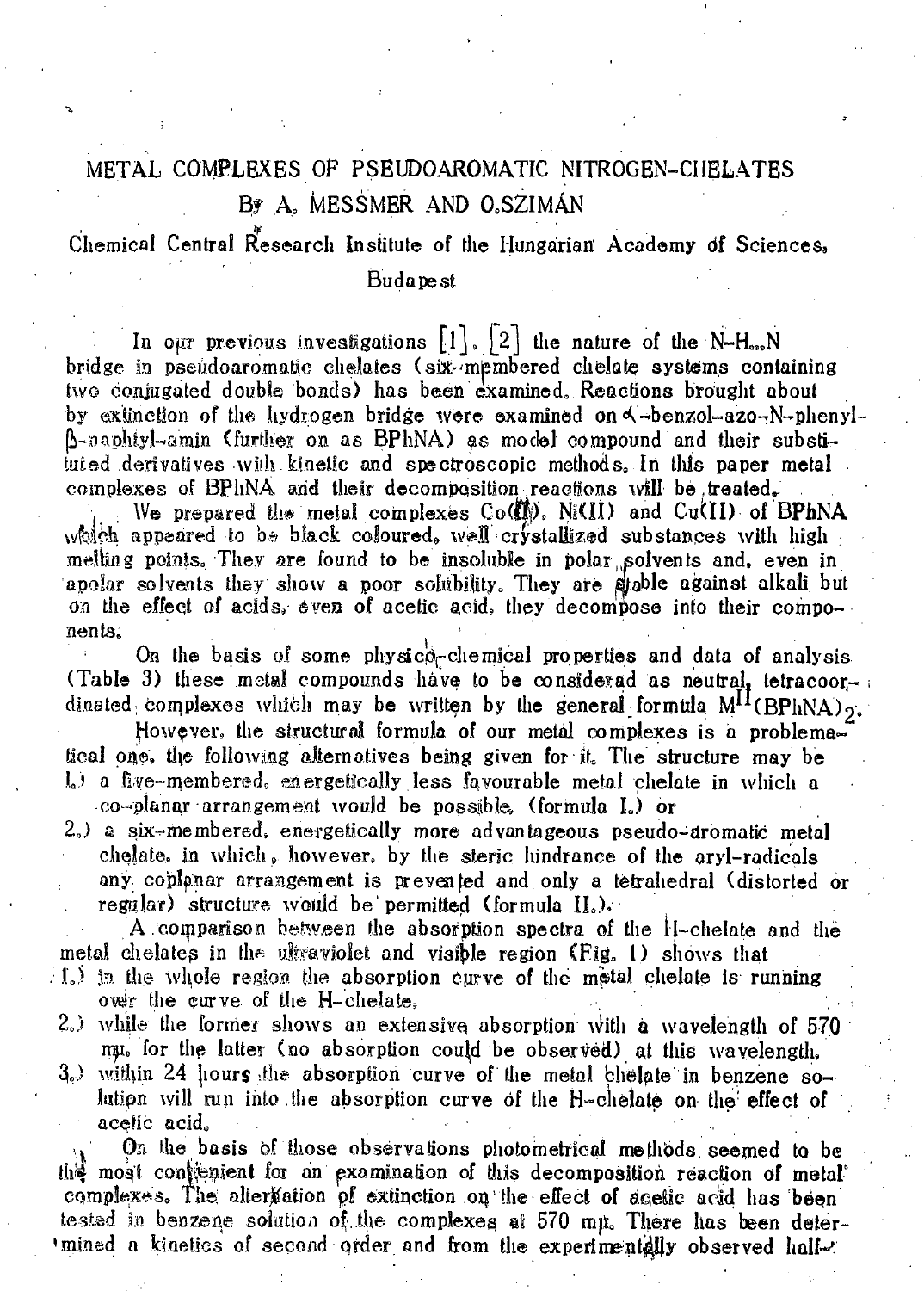



periods the rate constants were computed. Rate constants of the BPhNA complexes of cobalt, nickel and copper are summarized in the first row of Table 1.

In order that the effect arising from the electron shift of the ligands in the decomposition reaction of metal complexes could be taken into consideration, partly the metal complexes BPhNA substituted by electron-repelling methyl groups and partly metal compounds substituted by electron-attracting chlorine atoms have besn prepared. The position of substituents to the N atoms of the basis compound is shown in para position by  $\mathbb R$  and  $\mathbb R^*$  in the formulae I. and II. Rate constants for metal complexes of ligands with larger or smaller electron densities are also given in Table 1.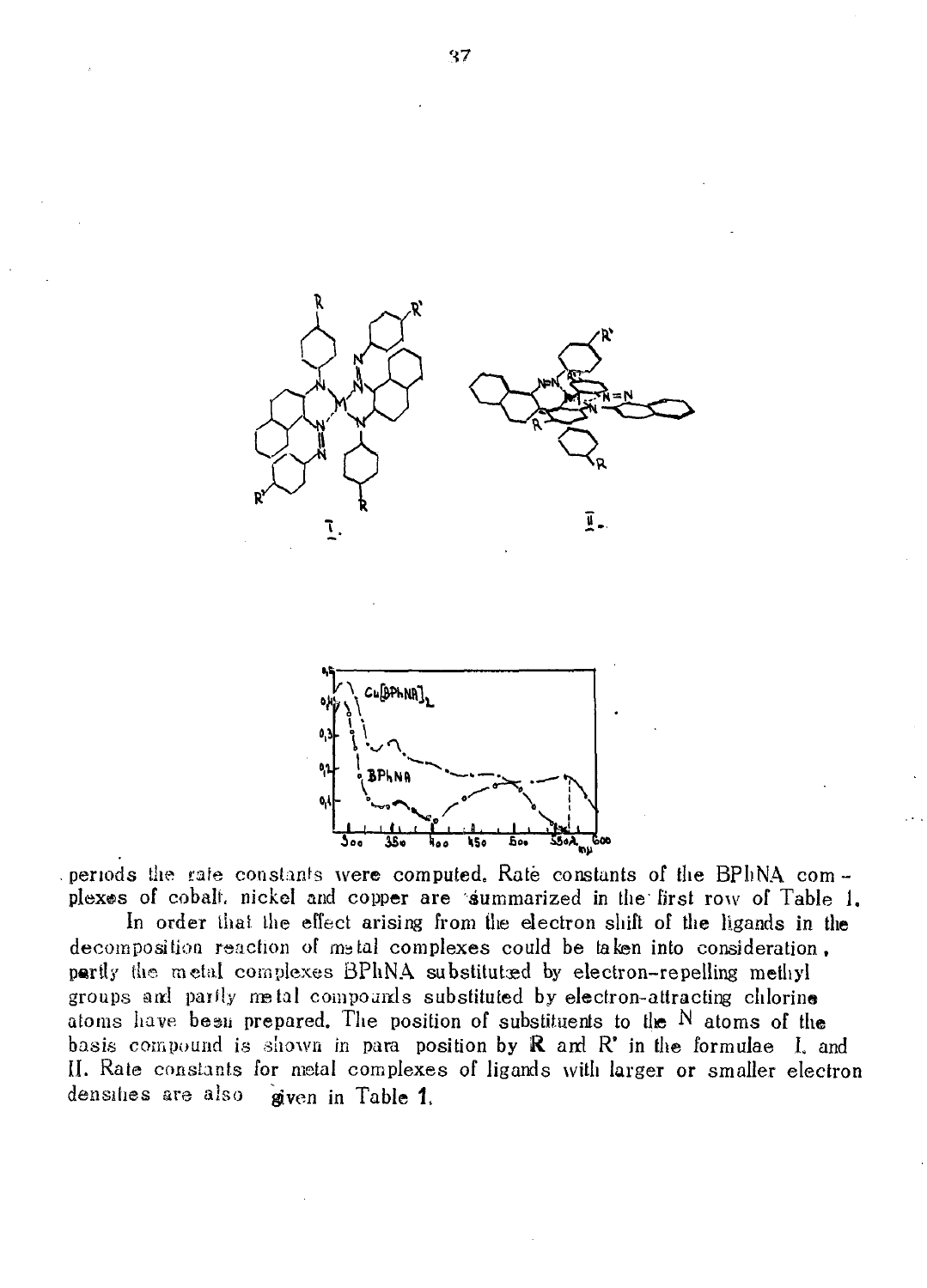## Table 1

Rate constants of decomposition of the metal chelates M(BPhNA)<sub>2</sub> in units of Lmol min at  $18^{\circ}$ C.

|              |      | $Co(BPhNA)$ <sub>2</sub> Ni(BPhNA) <sub>2</sub> | $Cu(BPhNA)$ <sub>2</sub> |
|--------------|------|-------------------------------------------------|--------------------------|
| $R=R^* = H$  | 0,44 | 0.66                                            | 278                      |
| $R = CH3$    | 0,66 | 0,77                                            | 696                      |
| $ReR^* = C1$ | 0.39 | 0,46                                            | 147                      |

Some conslusions for the nature of the decomposition reaction and the structure of the metal complexes may be drawn from a comparison of data of the reaction kinetics.

With all the three metals the rate of decomposition reaction follows the order of  $CH_2 > H > C1$  as a function of the substituents, which means that the rate constant in each matal complex shows a monoton increase on an augmentation of the electron density in the N atoms joined to the metal, However, the values of the rate constants are not independent of the metal components either. While the constants of nickel and cobalt could be found close to each other, a difference of 2-3 order of magnitude occurs between the constants of copper and the other metals. So it is possible that the rate determining elementary process would be an "exchange process<sup>2</sup> associated with protonation in which the intensity of the metal-nitrogen bond will also be shown. However, it is surprising that the order of rate is decreasing in the direction of  $Cu^{2+}\n7Ni^{2+}Co^{2+}$  as a function of the metals, whilst on the basis of the generally accepted Irving-Williams stabilizing sequence  $[3]$  just the opposite should be expected.

Taking, however, into consideration that the Irving-Williams statement is generally referred to complexes without steric hindrances, just from the deviation in the sequence mentioned above, the conclusion may be drawn. that, a strained tetrahedral structure will be shown by our complexes (Formula II.) This view is supported by our investigations carried out on previously [4] described nickel (II) and copper (II) complexes of sterically not hindered  $\bullet$  - benzolazo  $-\theta$  - naphtol (BAN). The rate constants of the decomposition occurring of acetic acid are shown in lable 2.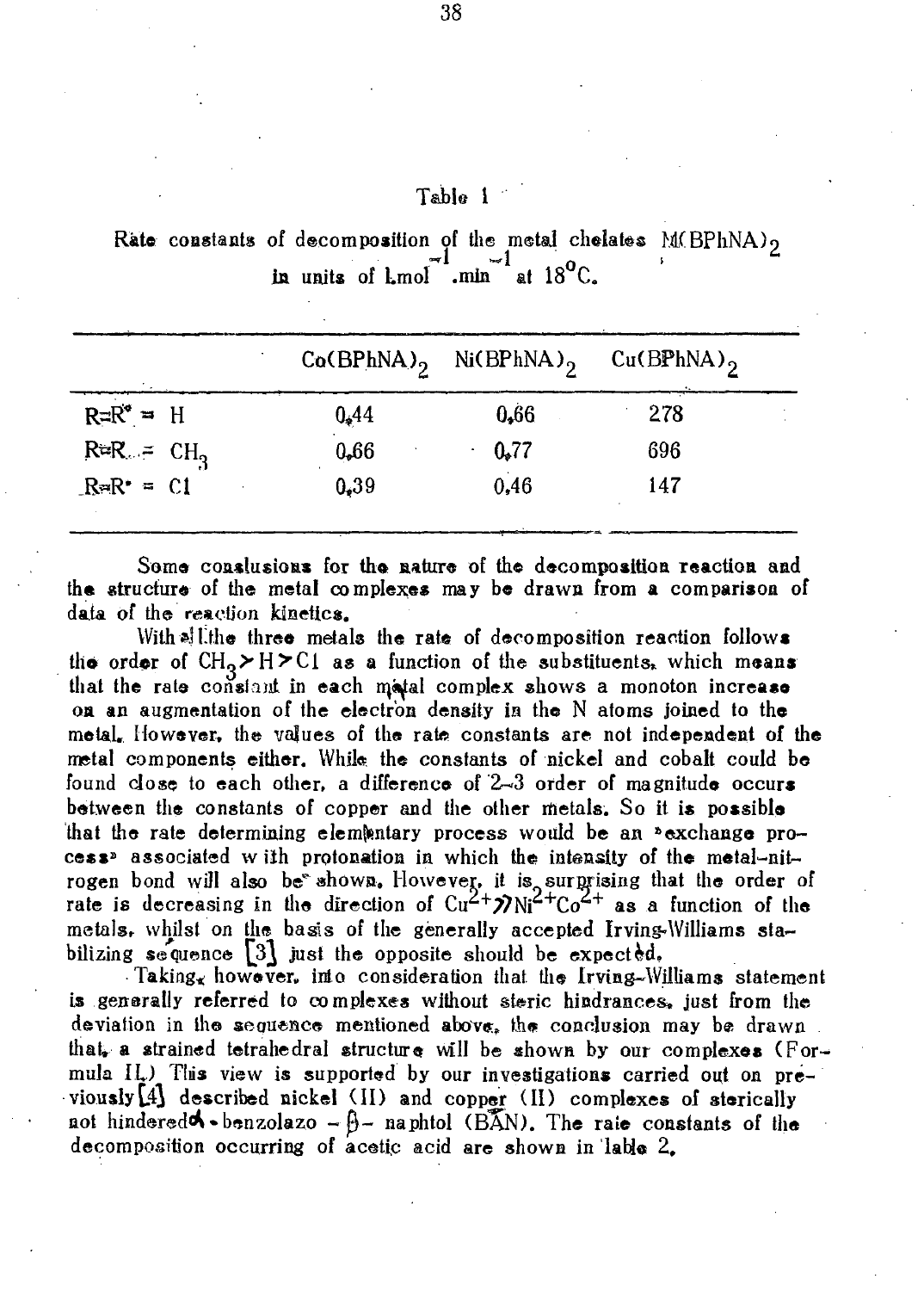|  |  |  | Rate constants of decomposition of the complexes $M(BAN)$ , is                   |  |
|--|--|--|----------------------------------------------------------------------------------|--|
|  |  |  | units of 1. mol <sup>-1</sup> , min <sup>-1</sup> at $18^{\circ}$ C <sub>c</sub> |  |

Table 2

|                       |    | $Ni(II)$ $Cu(II)$<br><b>SCHOOL SECTION CONTINUES IN CONTINUES.</b> |
|-----------------------|----|--------------------------------------------------------------------|
| $M(BAN)$ <sub>2</sub> | 70 | 0.3                                                                |

Since no spatial hindrance for a more stable coplanar arrangement exists, in agreement with the Irving-Williams order, the copper compounds were practically stable against acetic acid under identical conditions when the decomposition of the nickel compound could be still measured.

On the basis of the ligand-field  $\begin{bmatrix} 5 \end{bmatrix}$  theory  $\text{Co}^{2+}$ and  $\text{Ni}^{2+}$  with the electron structures d' and appear to be **tatrahedral** in their tefracoordinated complexes in  $\sqrt[3]{ }$  spin-free state», while  $Cu^{2+}$  with the electron structurs  $d^{9}$  is forming relatively the most stable bonds with planar tetragonal hybrid orbitals. With such configurations the charge-increase in the nucleus from cobalt to copper would imply an increase in stability, When on the copper complex a tetrahedral structure is constrained a relative decrease of the stability may be expected. An interesting picture occurs with  $\frac{1}{2}$  spin-paired<sup>2</sup> structures. For the structure of cobalt-<sub>\*</sub> nickel- and copper-complexes in \*spin-paired state\*, bonds of dsp<sup>2</sup> tatragonal orbitals are exclusively assumed, when again a monoton increases of the stability is incident to the nuclear electrical charge. In the caso of copper complexes, a d-electron is induced upon a p-orbit by which, however, the bonds of tetragonal ligands are not disturbed. When the formation of tetragonal planar hybrid orbitals is prevented by an external constraint, which in the case of our investigated complexes is achieved by steric hindrances of the aryl-radicals, then by the tetrahedral structure some other hybrid orbitals would presumably be induced to occupy the bonding electrons of the central atom. Among the eight kinds of tetracoordinaied hybrid states computed theoretically by Kimbal  $\lceil 6 \rceil$  the formation of the distorted tetrahedral hybrid system of  $dp^3$  will be the most probable one in this case. Then, a relatively smaller decrease in the stability of cobalt-and nickel complexes would appearin copper-complex<sup>38</sup>, however, the excited electron will be forced to transfer from the nonbonding d-orbit to the s-orbit. Since by the s electron a larger repulsing effect is exerted on the tetrahedral ligands, that may be the cause of thy high decrease in stability,

We want to continua our investigations and magnetic measurings are planned to clarify this pr^olem.

39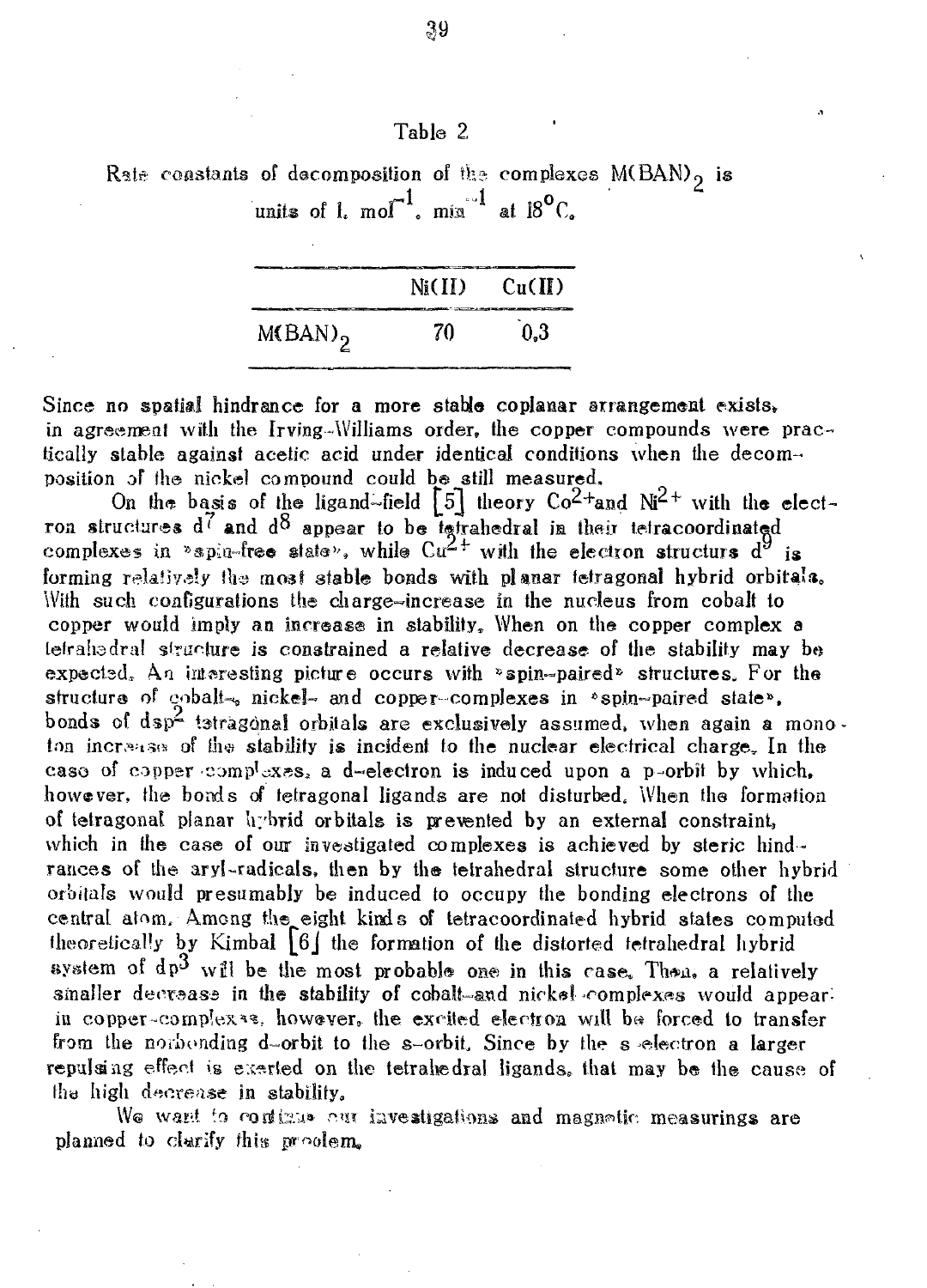#### Experimental

#### Preparations of Hydrogen Chelates

were carried out according to Zincke and Lawson's method  $\lceil 7 \rceil$  and our  $modifications$   $[1]$  respectively.

#### Preparations of Metal Chelates

To two moles of hydrogen chelates dissolved in butanol  $(1g/50 \text{ ml})$  one mole of corresponding metal (II) acetate in 50 per cent aqueous methanol (lg/70 ml) was added and refluxed for thirty minutes. The obtained dark coloured crystals were recrystallized by, dissolving in hot benzene  $(1g/500 \text{ ml})$ and precipitated with twice volume ot methanol. Analytical data are summarized in Table 3.

Table 3

Melting point and data of analysis of tie metal complexes BPhNA. Theoretical values in parenthesis.

| $Co(BPhNA)_{2}$                                                        | $Ni(BPhNA)_{2}$                                                                                           | $Cu$ (BPhNA) <sub>2</sub> |
|------------------------------------------------------------------------|-----------------------------------------------------------------------------------------------------------|---------------------------|
| m.p. $286^{\circ}$<br>$R = R' = H$ N /11,94/ 12,29<br>$Co$ /8.39/ 8.30 | $m_{\bullet}p_{\bullet}304^{\circ}$<br>N /11,98/ 11.85 N /11.89/ 11.99<br>Ni / 8,35/ 7,99 Cu / 8.95/ 8.72 | $mp.263$ <sup>o</sup>     |
| m.p. $350^{\circ}$                                                     | m.p. $350^{\circ}$                                                                                        | m.p. $260^{\circ}$        |
| $R = R' = CH_3$ N /11,08/ 11,11                                        | N / 11,05 / 11,08                                                                                         | N / 11,20 / 11,10         |
| Co / 7.76 / 7.18                                                       | Ni / 7,73/ 7.69                                                                                           | Cu / 8,47/8,40            |
| m.p. $325^{\circ}$                                                     | $m.p. 317^{\circ}$                                                                                        | m.p. $274^{\circ}$        |
| $R = R' = Cl \cdot N / 9.90/ 9.64$                                     | N $/10.0/$ 9.90                                                                                           | N $/$ 9.94/ 9.65          |
| $Co$ / 7.01/ 6.79                                                      | Ni $/$ 6.98/ 7.16                                                                                         | $Cu$ / 7.50/ 7.63         |

Kinetic investigations

To a  $10^{-4}$  mole/1 benzene solution of metal complexes benzene acetic acid solution of identical volume has been added and the change of absorbancy measured with Pulfrich photometer (filter S57. 2 cm cells) at 18° C. To obtain well measurable rates of identical order of magnitude the concentration of acetic acid must be  $10^{-2}$  mole/1 in the case of copper complexes and one mole/1 in nickel and cobalt complexes.